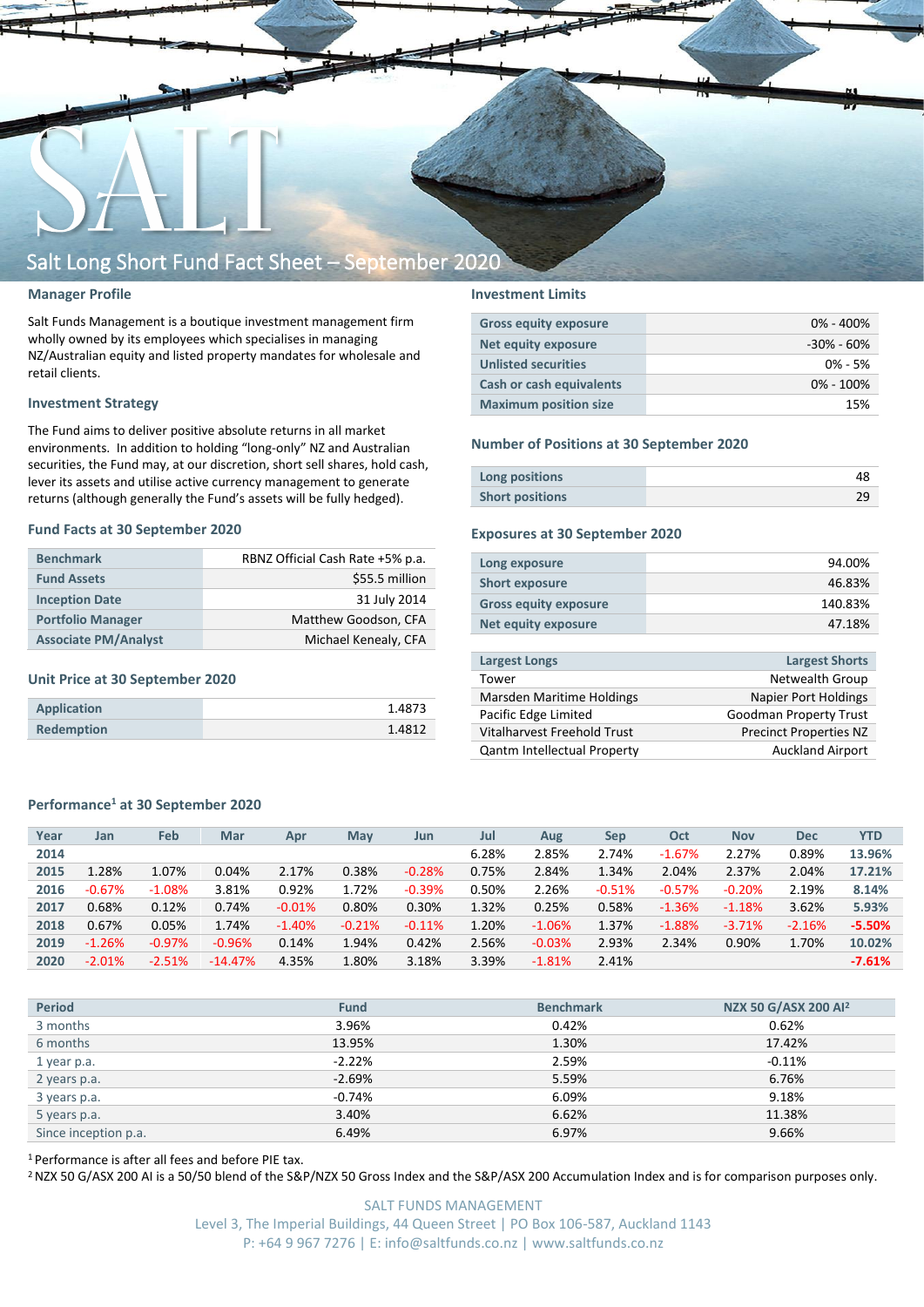### Salt Long Short Fund Fact Sheet September 2020 Page 2 of 6

### **Country Allocation at 30 September 2020 (Gross Equity Exposure) September 2020 Individual Stock Contribution**



#### **Fund Commentary**

Dear Fellow Investor,

The Fund delivered a pleasing return of +2.41% in the month of September. This came despite running relatively high levels of net length in the mid 40% to low 50% region in a month that saw very weak performance from long-only equities in Australia (-3.66%) and even the teflon-coated NZ market (-1.40%) fell somewhat. Interestingly, our longs added considerable value over what was a negative month for markets, while our shorts also worked well.

We continue to deliver returns that are truly uncorrelated to equities. While September delivered a modest and possibly temporary entrée, this will really matter again when the seemingly endless bull market does eventually end. Regardless of whether markets rise or fall, the Fund will march to the beat of its own drum and be up, down or flat. Importantly, our history and style suggest we tend to do a touch better in falling markets than rising ones and we did provide strong protection on the numerous down-days in September.

The 50/50 index of NZ and Australia experienced thirteen down-days in the month. Our Fund was up on nine of those thirteen days and delivered an average return on them of +0.18% versus -0.82% for the market. We were also up slightly on the nine positive days during September. We repeat last month's comment that the Fund does not provide an infallible backstop when markets fall but on average it is working well.



Market valuations continue to be of little meaning when central banks are aggressively buying every bond that moves. Once upon a time, investors bought equities for growth and bonds for yield but now this is bizarrely reversed. NZ 10-year bond yields finished the month at a scarcely believable 0.46% as the RBNZ aggressively implemented its large QE programme. It is actually one of the few central banks globally whose QE purchases are exceeding new issuance.

Yields at this level when inflation is running well above 1.0% are pushing investors uncomfortably up the risk curve in what is a bar-bell trade of "TINA" and "GAAP". This is a bull market that is being driven by central banks and their repression of discount rates, it is not being driven by economic growth and earnings.

The TINA trade (there is no alternative) continues to be a key driver of the NZ market as investors are aggressively overpaying for equities in a desperate quest for income. The puzzle to us is that they are being far more aggressive in some segments such as NZ listed property and far less aggressive in others such as Spark and Australian property. These look cheap in relative yield terms and we have positioned accordingly.

In our view, the key in an ultra-low discount rate world is not to walk into a buzz-saw with either the capital structure or an earnings downgrade. This is hardly a unique insight but yesterday's low risk stock is not necessarily tomorrow's,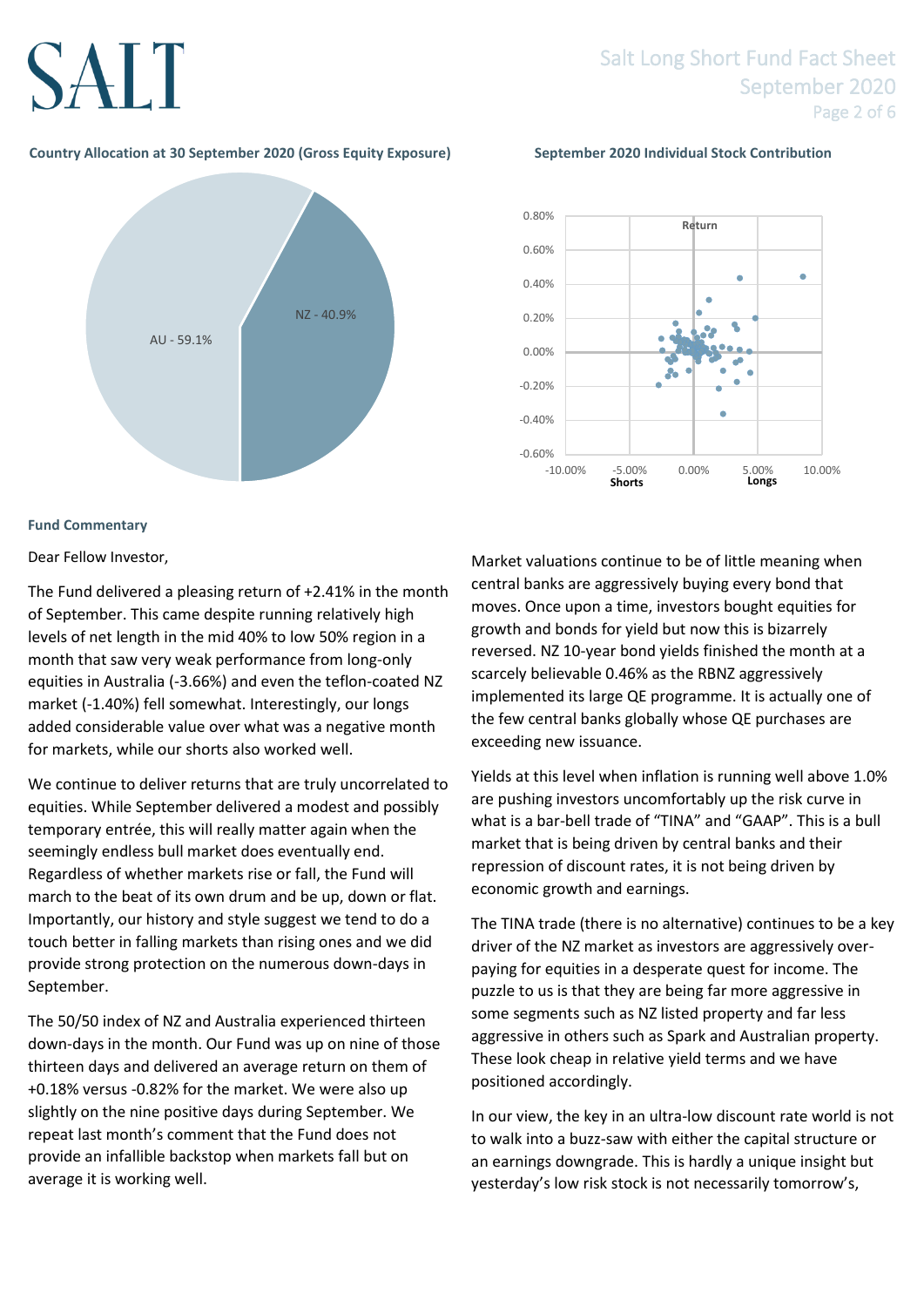## Salt Long Short Fund Fact Sheet September 2020 Page 3 of 6

particularly if the valuation multiple has become egregiously high.

We are a little bemused that NZ industrial property names such as Goodman Property (GMT) and Property For Industry (PFI) continue to grind higher and are now at 20-30% premia to their geared NTA's. The latest evidence is that industrial rents have peaked, with incentives starting to rise. Stories of ultra-tight cap rates are perhaps to blame but that's simply saying that if someone else is silly enough to pay a 4.5% cap rate for a 30 year-old shed with a leaky roof, then I will too. We have also short-sold a couple of names whose capital structures are over-levered with gearing at well over 40% even at current high valuations.

Over the last few weeks, we have moved to a reasonablesized net short in NZ property, while we are very long selected names in Australian property and also long Spark, which has a 7.3% gross yield. Similarly, we retain our long in Turners (TRA) which has a 9.4% gross yield and used car prices are booming.

To put some further numbers around this, we estimate a year ahead gross yield from GMT of just 3.3% and from PFI of 4.2%. Conversely, our Eleanor Office Property (ECF) long delivers a 10.7% gross yield to a NZ investor, GDI Property (GDI) will deliver 8.4% and Vitalharvest Trust (VTH) will do 7.6%. These entities are all 20-30% below NTA, while the NZ names are generally 20-30% above NTA. Our longs have reasonable outlooks from their unique sub-sectors. For example, GDI has exposure to the improving Perth market, while VTH has a far better seasonal outlook and we believe may be able to renegotiate their complex lease with Costa Group and generate a sizeable dividend uplift. The TINA trade appears to be carrying all before it, but under the hood, there are still some great opportunities that we have aggressively positioned for.

The other key trade driven by ultra-low yields has been GAAP (growth at any price). After all, if interest rates go negative, then hoped-for profits in 20 years' time are actually worth more than profits today. Mind-bending but true albeit with the huge caveat that it's only true if you have never seen a market sell-off and choose not to apply an equity risk premium – like a Robinhood investor. Our observation is that a variety of all sorts of assorted rubbish has hitched a ride on the growth train alongside the true network monopoly growers such as Amazon and Google.

When you demand a combination of a real business and some vague semblance of valuation sanity, the GAAP stocks been a very difficult area for us to find strong ideas from the long side. That said, our large position in Pacific Edge Biotechnology (PEB) has begun to work very well and we believe has the potential for sizeable further upside if they can execute on the vast US market opportunity that now lies open to them. We would also suggest that our large position in the omni-channel retailer, Shaver Shop (SSG) has a sizeable further growth opportunity but they are making the error of being on a single digit PE (ex amortisation).

Conversely, we are seeing numerous potential short-selling opportunities in the GAAP space. We are conscious of the risk of being too early, so are being careful not to initiate a position just because the valuation looks extended. Almost all the GAAP valuations look extended. We are also demanding clearly identifiable catalysts and the share price having moved well into over-bought territory on momentum measures. We are still finding it far from easy in this segment as share prices tend to ratchet ever higher until suddenly they don't. Suffice it to say that this segment is our key source of positive performance on down days, so given the beta it provides, we are also being careful with our sizing.

We are entering a fascinating time of year with election season being upon us in both NZ and the USA. This is augmented by the ebb and flow of Covid-19 news and the fluctuating likelihood of a vaccine. There are a range of scenarios that may prove to be market moving in the short term and most of the risks appear tilted to the downside. However, unless the outcomes are particularly dire and permanent, we suspect that the supremacy of low interest rates may reassert itself thereafter.

The US election campaign is a thing of beauty for a political junkie. Federal polls are of far less significance than those in tipping point states. Even if President Trump wins toss-ups such as Florida and Ohio, most analyses point to Pennsylvania being the tipping point. Joe Biden has been consistently ahead there by a moderate but statistically significant high single digit margin.

This leaves the race for the Senate as perhaps being the key focal point for markets. This is far closer but the Democrats do appear to have their nose in front on a consistent basis. So, if we assume that the Democrats sweep the Presidency, the Senate and Congress, what are the market implications?

The pricing of forward-dated volatility already spikes just after the election, so markets have priced a clean-sweep to some degree. However, we would suggest that markets will still stage an initial sell-off on a Democratic clean sweep – it is priced as a possibility rather than an actual outcome.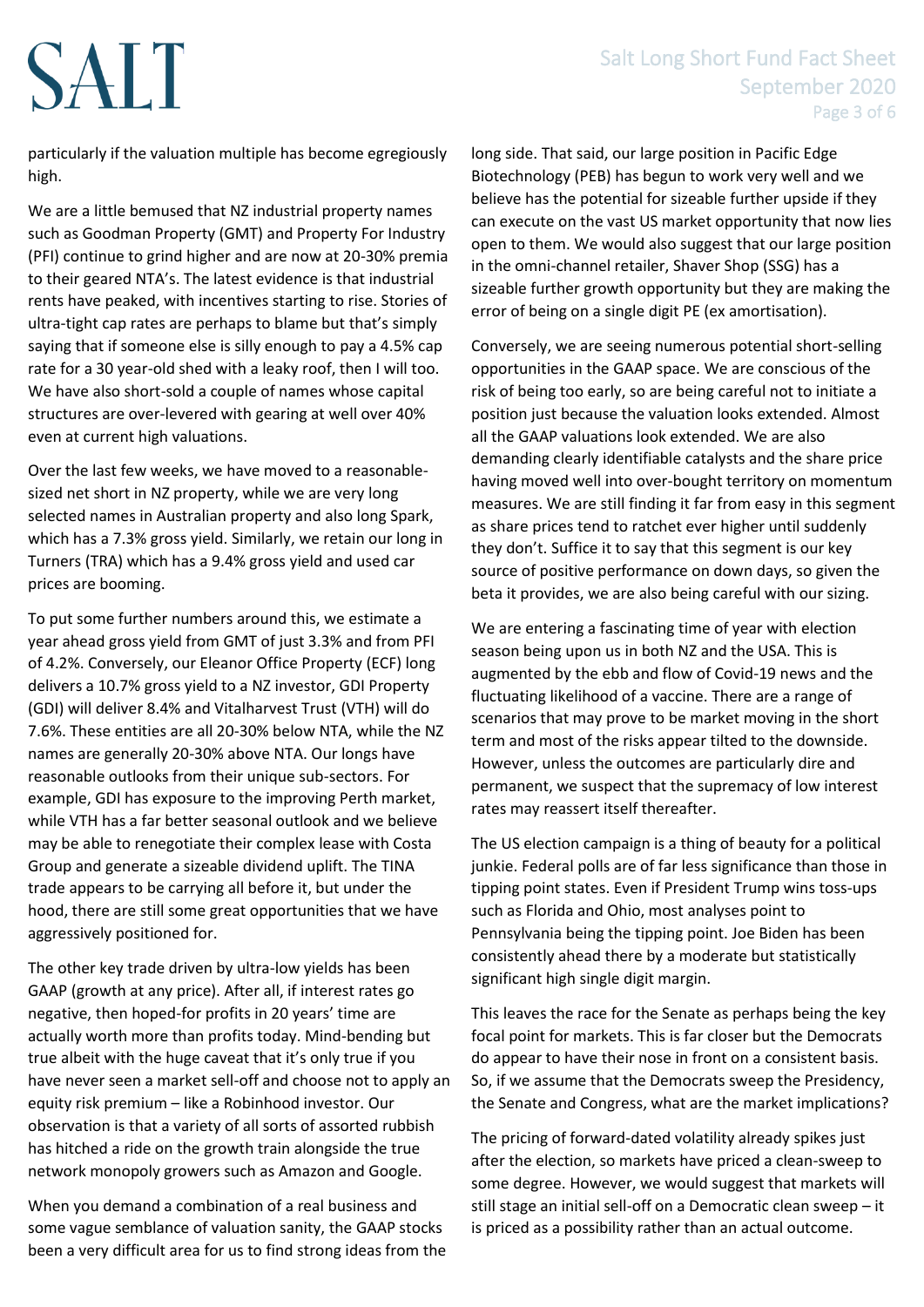### Salt Long Short Fund Fact Sheet September 2020 Page 4 of 6

Looking at specific Democratic policies that are likely to be implemented, two stand out for markets overall. Firstly, a lift in the proposed corporate tax rate to 28% would see a hit of circa 8-9% to S&P500 earnings from several different analyses that we have seen. Therefore, a sell-off of this magnitude would not surprise, to the extent that it is not priced already.

The second key policy to consider is a lift in the capital gains tax rate for high earners to the marginal income tax rate of 39.6%. The obvious response from investors will be either to sell their winners immediately or to hold onto them for at least another four years. We suspect the former effect will dominate. Anti-trust investigations of the likes of Amazon and Google could also be a left-field factor.

The greatest potential risk is however that there is no clear election result for some time. A reasonable hypothesis is that the polls are basically correct and perhaps understate the "shy Trump voter" by 1-2%. At the same time however, vastly more Democrats relative to Republicans plan to vote by mail than in person. In many states, these votes will only be counted in the days and weeks following. Therefore, a quite conceivable scenario is a very close call on election night, followed by massive efforts by each side to prevent or ensure votes are counted afterwards. The cry of "fraud" by President Trump is easily imagined. This would not be pretty for markets.

Closer to home, what seemed a rather boring march to election day, with Labour well in front, has begun to change a little. While Labour is still polling in the high 40% to low 50% region, the momentum has begun to swing, so it is quite conceivable that they end up in the mid-40% region. The Greens seem reasonably solid above 5% although they always underperform their polls a little as young voters don't turn out. Put this together and the difficult scenario for markets of a Labour + Greens coalition becomes a decent likelihood. The market has not priced this and it would clearly spark a short term sell-off.

Returning to the performance of the Fund in September, the estimated return of +2.47% (pre tax and fees) was composed of +1.78% from the long book and +0.68% from the short book. Making money from both sides of the ledger is rarely achieved but is nirvana for a long-short fund. It was particularly pleasing to do well from the long side in a tough month for markets, with 43 out of 62 long positions adding value. Our overall winners-to-losers ratio was an extremely strong 72% and there was no real skew in size between winners and losers.

The largest headwind was our long-held position in the PNG bank and financial services company, Kina Securities (KSL, - 14.9%), which fell sharply on a poorly managed equity raising. KSL delivered a solid result in August and is on a forward PE of circa 5x and dividend yield of 12%, with strong growth thereafter. They raised equity both to allow them access larger customers in PNG and to potentially purchase the PNG and Fiji businesses that Westpac is looking to sell. They claim the former alone could be EPS neutral (adjusted for the raising), while the latter would be hugely accretive. The problem is that they raised the equity without any evidence that they will actually execute on either. That said, KSL is well-managed and we expect they will put the proceeds to good use so that the current share price weakness will pass.

Other laggards were smaller in nature but were led by our long in Intega Group (ITG, -10.2%) which fell for no discernible reason. This is the testing services business of the old Cardno Group and it had earlier bounced by 35% in July when it delivered a solid result. It is on a forward PE of 7.2x in the Jun22 year. Headwinds also came from our long in Qantm IP (QIP, -5.2%) and our short in Netwealth (NWL, +8.4%) which continues to defy the earnings risks from falling interest rates.

The largest positive was our large, long-standing overweight in Tower (TWR, +5.3%), which had fallen in the prior two months for no obvious reason and reversed that in September. We believe the Northland floods of several months ago will not impact TWR as they had already reached their aggregate reinsurance limit. In common with many companies, we are hopeful that the earnings guidance they gave at the start of Covid-19 will end up proving conservative when they report in November. Their major IT revamp appears to be performing well in terms of both driving new business and allowing major cost reductions. There are very few companies on PE multiples below 10x with double-digit earnings growth thereafter – Tower is one.

The second stand-out was our position in Turners (TRA, +13.5%) which delivered a solid AGM presentation during the month, including guidance for the Mar21 year that was well above broker expectations. Strength in used car prices and limited finance book arrears are certainly two surprises that we wouldn't dared to have dreamed about 3-4 months ago. We remain attracted to the strength of TRA's market position and the multi-year growth opportunity ahead of them, from a starting point of an attractive valuation.